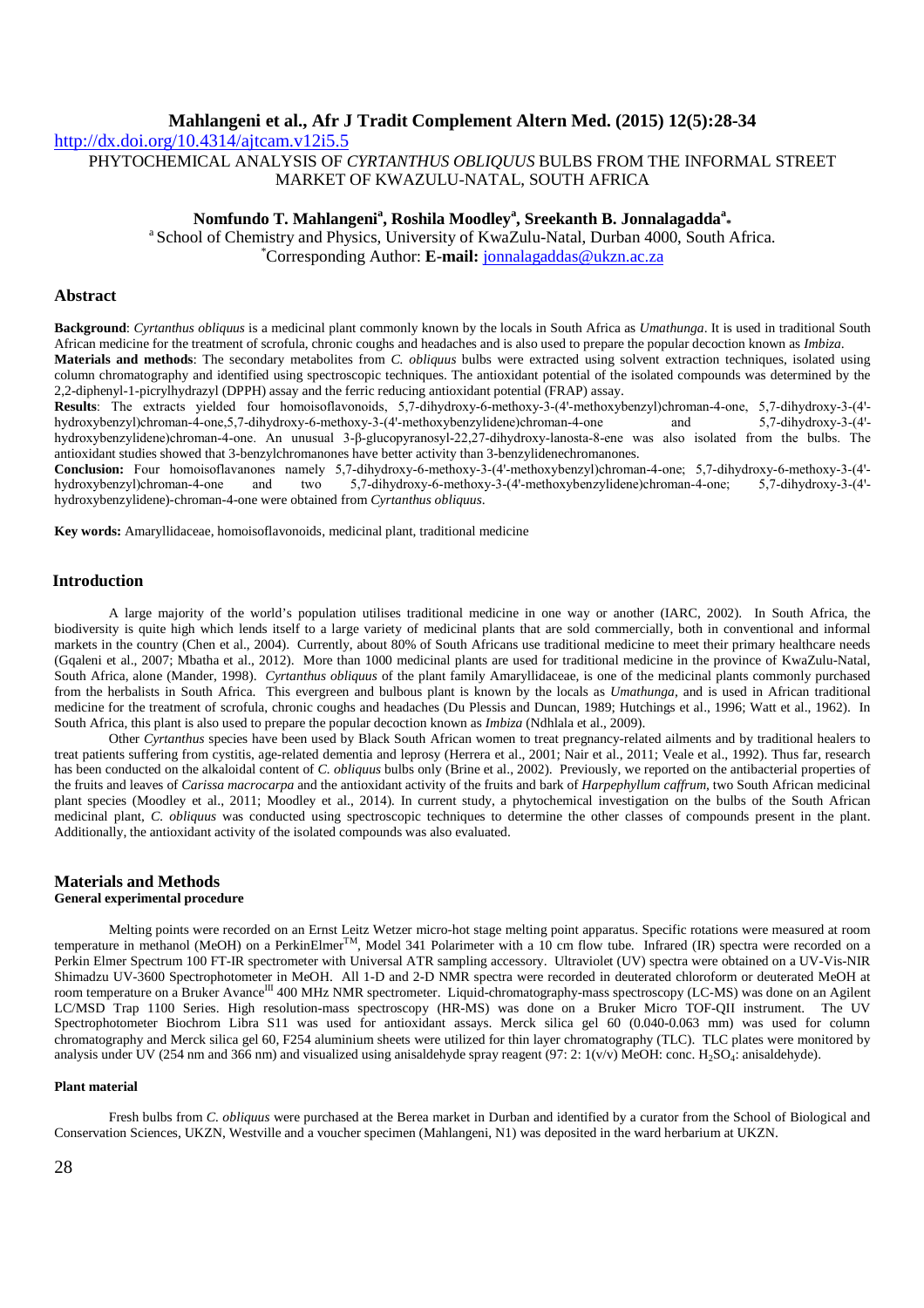http://dx.doi.org/10.4314/ajtcam.v12i5.5

**Extraction and isolation**

The plant material (2.04 kg) was cut into small pieces, air-dried overnight and then sequentially extracted with hexane, dichloromethane (DCM) and MeOH by continuous shaking on an orbital shaker for 48 h. The crude extracts where evaporated under reduced pressure then subjected to column chromatography and monitored by TLC. Hexane and DCM extracts were combined due to similar TLC profiles. Combined extracts were then separated with a hexane: ethyl acetate (EtOAc) step gradient system starting from 100% hexane to 90% EtOAc. Fractions with similar TLC profiles were combined and concentrated using the rotary evaporator. Compound **1** (71.5 mg) and compound **2** (45.7 mg) was obtained after separation with a hexane: EtOAc (80: 20, v/v) solvent system.

The crude MeOH extract was further fractionated in triplicate with 500 mL DCM then with 500 mL EtOAc for 48 h each. The resulting DCM and EtOAc fractions were concentrated then loaded into separate columns. The column containing the DCM fraction (9.48 g) was separated with a hexane: EtOAc step gradient starting from 100% hexane to 100% EtOAc. Compound **3** (3.9 mg) was obtained from a hexane: EtOAc (80: 20, v/v) solvent system. The EtOAc fraction (3.40 g) was separated by increasing the polarity of DCM with MeOH, starting with 100% DCM until a DCM: MeOH (70: 30, v/v)) solvent system was reached. Compound **5** (3.1 mg) was obtained as a white solid from a DCM: MeOH (80: 20, v/v) solvent system. Fractions 51-64 from this extract were combined and further purified using DCM: MeOH (98: 2, v/v) to yield compound **4** (4.3 mg).

#### **Spectral data**

5,7-dihydroxy-6-methoxy-3-(4'-methoxybenzyl)chroman-4-one (1) (71.5 mg): Yellow crystals; m.p. 90-92 °C; [a]<sup>20</sup>: -0.11° (*c* 0.10, MeOH); IR  $v_{\text{max}}$  cm<sup>-1</sup>: 3391, 2932, 1638, 1602, 1461, 1018; UV (MeOH)  $\lambda_{\text{max}}$  nm (log ε): 216 (4.20), 292 (3.84), 347 (3.44); <sup>1</sup>HNMR (CDCl<sub>3</sub>, 400MHz) spectral data, see Table 1; <sup>13</sup>C-NMR (CDCl<sub>3</sub>, 400MHz) spectral data, see Table 2; LC-MS (negative mode): *m/z* 329.0 [M-H-H<sub>2</sub>O]; HREIMS:  $m/z$  330.1286 [M - H<sub>2</sub>O]<sup>-</sup>, (Calc. for C<sub>18</sub>H<sub>18</sub>O<sub>6</sub>).

5,7-dihydroxy-6-methoxy-3-(4'-methoxybenzylidene)chroman-4-one (2)  $(45.7 \text{ mg})$ : Orange crystals; m.p. 130-133 °C;  $\lceil \alpha \rceil^{20}$ : +0.01° (*c*) 0.10, MeOH); IR  $v_{\text{max}}$  cm<sup>-1</sup> :3360, 293, 1636, 1600, 1513, 1460, 1019; UV (MeOH) λ<sub>max</sub> nm (log ε): 215 (4.15), 360 (3.30); <sup>1</sup>H-NMR (CDCl<sub>3</sub>, 400MHz) spectral data, see Table 1; <sup>13</sup>C-NMR (CDCl<sub>3</sub>, 400MHz) spectral data, see Table 2; LC-MS (negative mode): *m/z*: 329.0 [M-OH]; HREIMS:  $m/z$  328.1051 [M-H<sub>2</sub>O] (Calc. for C<sub>18</sub>H<sub>16</sub>O<sub>6</sub>).

5,7-dihydroxy-6-methoxy-3-(4'-hydroxybenzyl)chroman-4-one (3): Pale yellow needles (3.9 mg); m.p. 194-196 °C; [α]<sup>20</sup>: 0° (*c* 0.10, MeOH); IR  $v_{\text{max}}$  cm<sup>-1</sup>: 3288, 2945, 2831, 1693, 1586, 1450, 1019; UV (MeOH)  $\lambda_{\text{max}}$  nm (log ε): 216 (4.13), 362 (3.47); <sup>1</sup>H-NMR (CDCl<sub>3</sub>, 400MHz) spectral data, see Table 1; <sup>13</sup>C-NMR (CDCl<sub>3</sub>, 400MHz) spectral data, see Table 2; LC-MS (negative mode): *m/z*: 282.9 [M-H-H<sub>2</sub>O-CH<sub>2</sub>OH]; HREIMS:  $m/z$  315.0961 [M-H<sub>2</sub>O] (Calc. for C<sub>17</sub>H<sub>15</sub>O<sub>6</sub>).

5,7-dihydroxy-3-(4ꞌ-hydroxybenzylidene)chroman-4-one **(4)**: Yellow crystals (4.3 mg); m.p. 205-207 ˚C; [α] <sup>20</sup>: +0.01˚ (*c* 0.10, MeOH); IR  $V_{\text{max}}$  cm<sup>-1</sup>: 3211, 2942, 2831, 1673, 1587, 1450, 1022; UV (MeOH) λ<sub>max</sub> nm (log ε): 213 (4.09), 292 (2.88), 362 (3.20); <sup>1</sup>H-NMR (MeOD, 400MHz) spectral data, see Table 1; <sup>13</sup>C-NMR (MeOD, 400MHz) spectral data, see Table 2; LC-MS (negative mode):  $m/z$  282.9 [M-H-H<sub>2</sub>O]; HR-MS:  $m/z$ 284.0830 [M-H<sub>2</sub>O]<sup>-</sup> (Calc. for C<sub>16</sub>H<sub>12</sub>O<sub>5</sub>).

3-β-glucopyranosyl-22,27-dihydroxy-lanosta-8-ene (5): White solid (3.1 mg); m.p. 245-248 °C;: [α]<sup>20</sup>: +0.02° (*c* 0.10, MeOH); IR  $v_{max}$ : 3325, 2943, 2832, 1658, 1449, 1410, 1108, 1019; UV (MeOH)  $\lambda_{\text{max}}$  nm (log ε): 213 (4.36), 262 (2.73); <sup>1</sup>H-NMR (400MHz, MeOD): δ 0.69 (3H, s, H-18), 0.92 (3H, s, H-35), 0.98 (2H, d, *J* = 10.17Hz, H-6), 0.98 (6H, s, H-31/32), 0.99 (3H, s, H-19), 1.18 (2H, d, *J* = 5.24 Hz, H-5/26), 1.21 (9H, s, H-28/29/33), 1.30 (8H, d, *J* = 14.49 Hz, H-1/2/15/16), 1.37 (4H, s, H-20/30), 1.46 (2H, d, *J* = 4.56 Hz, H-23), 1.57 (1H, d, *J* = 9.21 Hz, H-17), 1.90 (3H, s, H-21), 1.97 (6H, d, *J* = 5.52 Hz, H-7/12/25), 2.04 (2H, s, H-24), 2.06 (2H, s, H-11), 3.16 (1H, d, *J* = 4.72 Hz, H-2'), 3.18 (1H, d, *J* = 4.68 Hz, H-3'), 3.28 (1H, d, *J* = 4.68 Hz, H-4'), 3.29 (1H, d, *J* = 4.68 Hz, H-5'), 3.35 (1H, s, H-3), 3.37 (1H, d, *J*34α = 11.25 Hz, H-34), 3.41 (1H, d, *J*34β = 11.25 Hz, H-34), 3.69 (1H, dd, *J*<sub>6 $\alpha$ </sub> = 11.97, 5.72 Hz, H-6'), 3.88 (1H, dd, *J*<sub>6</sub><sup>B</sup> = 11.89, 2.12 Hz, H-6'), 4.23 (1H, d, *J* = 7.84 Hz, H-11), 4.91 (1H, s, H-22)**;** <sup>13</sup>C-NMR (400MHz, MeOD): δ 135.3 (C-9), 135.2 (C-8), 100.1 (C-1<sup>'</sup>), 80.7 (C-3), 77.8 (C-5'), 77.7 (C-27/3'), 74.7 (C-2'), 72.2 (C-22), 71.3 (C-4'), 64.7 (C-34), 62.3 (C-6'), 52.1 (C-5/26), 51.9 (C-17), 50.6 (C-14), 45.2 (C-13), 43.1 (C-4), 42.5 (C-23), 37.5 (C-10), 34.4 (C-20/30), 31.8 (C-1/16), 31.4 (C-2/15), 29.0 (C-24), 27.4 (C-7/12/25), 24.1 (C-35), 22.6 (C-28/29/33), 21.6 (C-11), 19.7 (C-19), 19.6 (C-31/32), 19.2 (C-6), 15.8 (C-18), 13.7 (C-21)**;** LC-MS (negative mode):  $m/z$ : 649.5 [M-C<sub>3</sub>H<sub>7</sub>O] .

#### **Antioxidant activity**

# **Determination of DPPH free radical scavenging capacity**

The DPPH free radical scavenging activity was determined according to the method described by Murthy et al. (2012) with some modifications. A volume of 150  $\mu$ L of methanolic solution of the compound at varying concentrations (10-1000  $\mu$ g mL<sup>-1</sup>) was mixed with 2850  $\mu$ L of the methanolic solution of DPPH (0.1 mM). An equal amount of MeOH and DPPH without sample served as a control. After 30 min of reaction at room temperature in the dark, the absorbance was measured at 517 nm against MeOH as a blank using a UV spectrophotometer. Ascorbic acid was used as a positive control. All procedures were performed in triplicate. The percentage free radical scavenging activity was calculated according to the following equation:

$$
\% Inhibition = \left(\frac{Ac - As}{Ac}\right) \times 100
$$

Where  $Ac = Absorbance$  of control and  $As = Absorbance$  of sample The concentration providing 50% maximal inhibition  $(IC_{50})$  was obtained by plotting a dose-response curve.

#### **Determination of the reducing potential by the FRAP assay**

The ferric reducing antioxidant potential (FRAP) assay was determined according to the method by Murthy et al. (2012) with some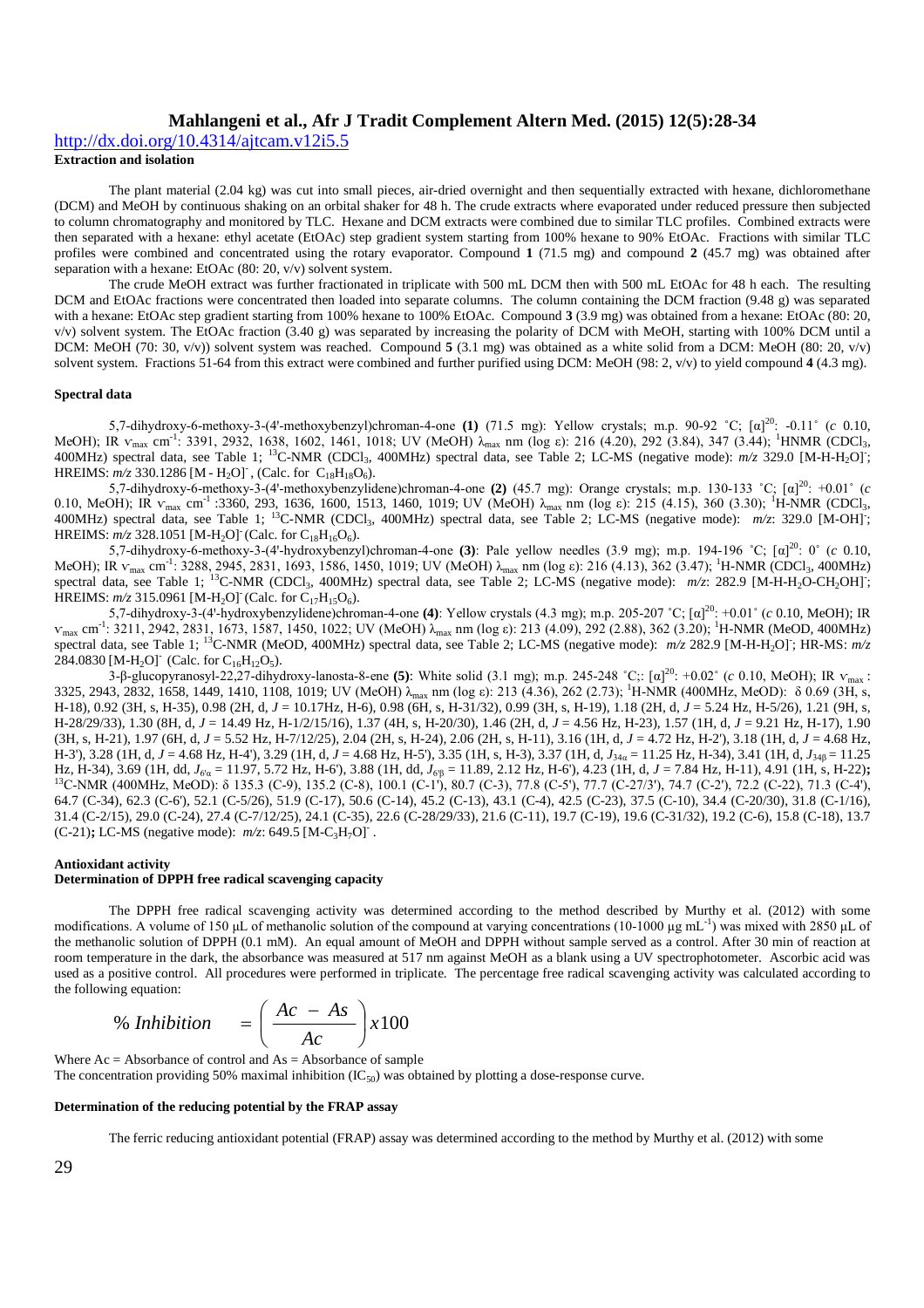# http://dx.doi.org/10.4314/ajtcam.v12i5.5

modifications. A 2.5 mL volume of different concentrations of the compounds (10-500 µg mL<sup>-1</sup>) was mixed with 2.5 mL phosphate buffer solution  $(0.2 \text{ M}, \text{pH} = 6.6)$  and 2.5 mL of 1% potassium ferricyanide  $[K_3Fe(CN)_6]$  in test tubes. The mixture was placed in a water bath at 50 °C for 20 min. A volume of 2.5 mL of 10% trichloroacetic acid (TCA) was added to the mixture and mixed thoroughly. A volume of 2.5 mL of this mixture was then mixed with 2.5 mL of distilled water and 0.5 mL of FeCl<sub>3</sub> solution (0.1%) and allowed to stand for 10 min. The absorbance of the mixture was measured at 700 nm using a UV-VIS spectrophotometer. Ascorbic acid was used as a positive control. All procedures were performed in triplicate.

## **Results and Discussion**

The <sup>1</sup>H-NMR spectrum of compound **1** showed resonances in the aromatic region at  $\delta_H$  6.84 (H-3<sup>1</sup>/5<sup>1</sup>, d,  $J = 8.52$  Hz) and  $\delta_H$  7.11 (H-2<sup>1</sup>/6<sup>1</sup>, d, J = 8.52 Hz), each integrating to two protons. This was also observed for compound 2 at  $\delta_H$  6.87 (H-3 $/5$ , d,  $J = 9.70$  Hz) and  $\delta_H$  7.80 (H-2 $/6$ , d, J  $= 8.80$  Hz); compound **3** at  $\delta_H$  6.78 (H-3 $/5$ , d,  $J = 8.40$  Hz) and  $\delta_H$  7.08 (H-2 $/6$ , d,  $J = 8.40$  Hz) and compound **4** at  $\delta_H$  6.88 (H-3 $/5$ , d,  $J = 8.60$  Hz) and  $\delta_H$  7.26 (H-2/6', d,  $J = 8.60$  Hz) also integrating to two protons. This suggested the presence of a mono-substituted aromatic ring for each compound (Fig. 1).

| Position      | 1                                                           | Σ                | 3.                                                          | 4              |
|---------------|-------------------------------------------------------------|------------------|-------------------------------------------------------------|----------------|
| F             | 28                                                          | ٠                | ۰.                                                          | $\rightarrow$  |
| 2', 6         | 7.11, d(8.52)                                               | 7.80, d(8.80)    | 7.08, d(8.40)                                               | 7.26, d(8.60)  |
| 3', 5'        | 6.84, d(8.52)                                               | 6.87, d(9.70)    | 6.78, d(8.40)                                               | 6.88, d(8.60)  |
| 41            | 56                                                          |                  | 546                                                         | 548            |
| š             | 2.83, m                                                     | ×                | 2.80, m                                                     | 538            |
| $\mathbf{2}$  | 4.17 Ho, dd (7.10,<br>11.39); 4.33 HB, dd<br>(4.10, 11.39)  | 4.96, d $(1.04)$ | 4.18 Ha, dd (7.16,<br>11.41); 4.35 Hß, dd<br>(4.20, 11.37)  | 5.32, d (1.72) |
| 9             | 2.69 Ha, dd (10.39,<br>13.85); 3.15 HB, dd<br>(4.32, 13.85) | 6.88, s          | 2.69 Ha, dd (10.38,<br>13.85); 3.17 HB, dd<br>(4.34, 13.83) | 7.74, s        |
| $\frac{1}{4}$ | ÷8                                                          | ×                | 日本の                                                         | $\rightarrow$  |
| 4a            | ŝ,                                                          | ×                | 冷淡                                                          | 92             |
| 8а            | 28                                                          | ٠.               | - 33                                                        | 540            |
| 8             | 6.10.9.                                                     | 6.12, s          | 6.10, s                                                     | 5.91, d(2.20)  |
| 7             | 8                                                           |                  | 828                                                         | 823            |
| 6             | ÷ö                                                          | ×                | 540                                                         | 5.84, d(1.76)  |
| 5             | 酚                                                           | ×                | -2                                                          | -32            |
| 4'-OCH3       | 3.77, s                                                     | 3.82, s          | $\sim$                                                      | $\sim 10$      |
| 6-OCH3        | 3.81, s                                                     | 3.85, s          | 3.83, s                                                     | 538            |

Table 1: <sup>1</sup>H-NMR data (compound 1, 2, 3 in CDCl; and 4 in MeQD) (400 MHz;  $\delta_{\text{m}}$ ; ppm;

Similarities with resonances between compounds **1** and **3** were observed at H-3, H-2 and H-9. The <sup>13</sup>C-NMR and DEPT spectra showed methylene

e resonances at C-9 and C-2, as expected, with the resonance at C-2 shifting more downfield due to the attachment of the oxygen (Table 2). The COSY and NOESY data confirmed the coupling of protons at H-3 and H-9 as well as H-2.

The <sup>1</sup>H-NMR and <sup>13</sup>C-NMR spectral data were in good agreement with reported homoisoflavanones 5,7-dihydroxy-6-methoxy-3-(4methoxybenzyl)chroman-4-one (**1**) and 5,7-dihydroxy-6-methoxy-3-(4-hydroxybenzyl)chroman-4-one (**3**) (Adinolfi et al., 1985; Adinolfi et al., 1987) isolated for the first time from *C. obliquus*. Both compounds were unstable with compound **1** losing H2O (*m/z* 330.1286) and compound **3** losing a proton (*m/z* 315.0961).

The <sup>13</sup>C-NMR spectrum for compound 2 showed strong resonances at  $\delta_c$  113.46 and  $\delta_c$  132.91 which, in the HSQC experiment, correlated to the protons at  $\delta_H$  6.87 (H-3'/5') and  $\delta_H$  7.80 (H-2'/6'), respectively. The methoxy group singlet resonating at  $\delta_H$  3.82 was attributed to C-4' in the B ring. The <sup>1</sup>H-NMR spectrum showed resonances at  $\delta_H$  6.88 (s, H-9) and  $\delta_H$  4.96 (d, H-2, J = 1.04 Hz) which integrated to two protons. The singlet at  $δ_H$  6.88 (H-9) correlated to the carbon resonance at δ<sub>C</sub> 141.09 (C-9) in the HSQC experiment and it correlated to the carbon resonance at δ<sub>C</sub> 125.08 (C-3) in the HMBC experiment. The upfield shift of the carbonyl resonance at  $\delta_0$  187.02 (C-4) compared to compound 1 confirmed the 3, 9 moiety to be unsaturated. The data obtained for compound **2** compared well with literature values therefore it was identified as 5,7-dihydroxy-6-methoxy-3-(4-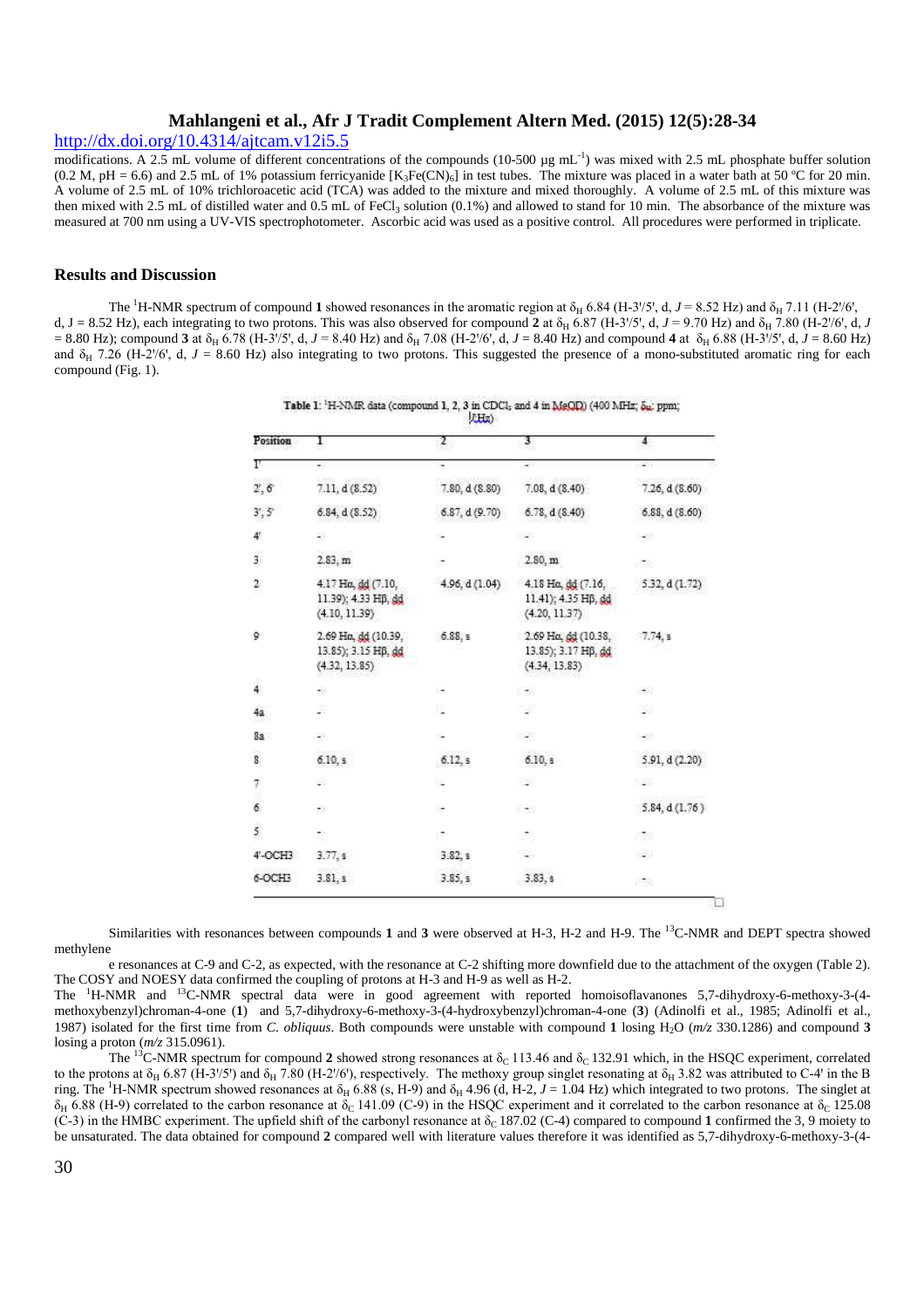# http://dx.doi.org/10.4314/ajtcam.v12i5.5

methoxybenzylidene)chroman-4-one (Adinolfi et al., 1989) which has been isolated for the first time in *C. obliquus*. The compound was seen to be unstable with a molecular ion peak at  $m/z$  328.1051 due to loss of a  $H_2O$  molecule.

| Position                | 1                  | 2      | 3                   | 4                 |
|-------------------------|--------------------|--------|---------------------|-------------------|
| г                       | 129.47             | 126.39 | 129.67              | 126.05            |
| 2', 6'                  | 129.87             | 132.91 | 130.17              | 132.67            |
| $3^{\circ}, 5^{\circ}$  | 55221222<br>113.97 | 113.46 | 49454425<br>115.48  | na barn<br>115.88 |
| 4                       | 158.22             | 161.05 | 154.35              | 159.77            |
| 3                       | 46.50<br>122243    | 125.08 | 46.65               | 127.44<br>saana   |
| $\overline{2}$<br>×     | 69.12              | 75.50  | 69.31               | 67.68             |
| 9                       | 31.81              | 141.09 | 31.81               | 137.15            |
| VΛ<br>4                 | 197.38             | 187.02 | 4052481<br>197.60   | mocale<br>185.53  |
| <b>COLLECTION</b><br>4a | 102.19             | 104.52 | 102.31              | 022009<br>102.58  |
| 8a<br>25                | 153.01             | 152.88 | 152.88              | 165.40            |
| 8                       | 95.86              | 96.17  | 95.77               | 96.39             |
| 7                       | 157.84             | 157.37 | 157.61              | 167.43            |
| 6                       | 127.22             | 127.22 | 127.15              | 95.02 (CH)        |
| 5                       | 159.96             | 161.05 | 110001010<br>160.13 | 163.04            |
| 4'-OCH-                 | 55.71              | 55.43  | 恣                   | 53                |
| 6-OCH:                  | 61.36              | 61.78  | 61.39               | ä                 |

Table 2: <sup>15</sup>C-NMR data (compound 1, 2, 3 in CDCl<sub>2</sub> and 4 in MeOD) (400 MHz;  $\tilde{g}_2$ ; ppm)

**Table 3**: IC<sub>50</sub> values of compounds **1**, **2**, **3** and **4** on the DPPH free radical.

| Compound                                             |                                                                                                                              |                                                                                                                                                      | $IC_{50}$ Value (µg/mL) <sup>a</sup> |                 |  |
|------------------------------------------------------|------------------------------------------------------------------------------------------------------------------------------|------------------------------------------------------------------------------------------------------------------------------------------------------|--------------------------------------|-----------------|--|
| 1                                                    |                                                                                                                              |                                                                                                                                                      | 371.54                               |                 |  |
| $\boldsymbol{2}$                                     |                                                                                                                              |                                                                                                                                                      | $ns^b$                               |                 |  |
| 3                                                    |                                                                                                                              |                                                                                                                                                      | 288.40                               |                 |  |
| $\overline{\mathbf{4}}$                              |                                                                                                                              |                                                                                                                                                      | $ns^b$                               |                 |  |
| Ascorbic acid                                        |                                                                                                                              |                                                                                                                                                      | 27.54                                |                 |  |
| $a$ <sub>n=3</sub> b <sub>ns</sub> : not significant |                                                                                                                              |                                                                                                                                                      |                                      |                 |  |
| HO.<br>∩8a<br>4a<br>15<br>ÓН                         | $\mathbf{H}_{\alpha}$<br>H <sub>B</sub><br>OR<br>2'<br>$\mathbf{4}$<br>5'<br>6'<br>$H_{\alpha}$<br>$\mathbf{H}_{\beta}$<br>ő | $\mathbf{H}_{\alpha}$<br>3'<br>OR <sub>2</sub><br>Η,<br>HO.<br>2'<br>8a<br>4 <sup>1</sup><br>4a<br>5'<br>$\mathbf{R_{1}}$<br>5<br>6'<br>9<br>ő<br>ÒН |                                      |                 |  |
| ${\bf R}$                                            |                                                                                                                              |                                                                                                                                                      | $\mathbf{R}_1$                       | $R_2$           |  |
| Compound 1:<br>CH <sub>3</sub>                       |                                                                                                                              | Compound 2:                                                                                                                                          | OCH <sub>3</sub>                     | CH <sub>3</sub> |  |
| $\,$ H<br>Compound 3:                                |                                                                                                                              | Compound 4:                                                                                                                                          | H                                    | $\, {\rm H}$    |  |

**Figure 1**: Chemical structures of compounds **1-4**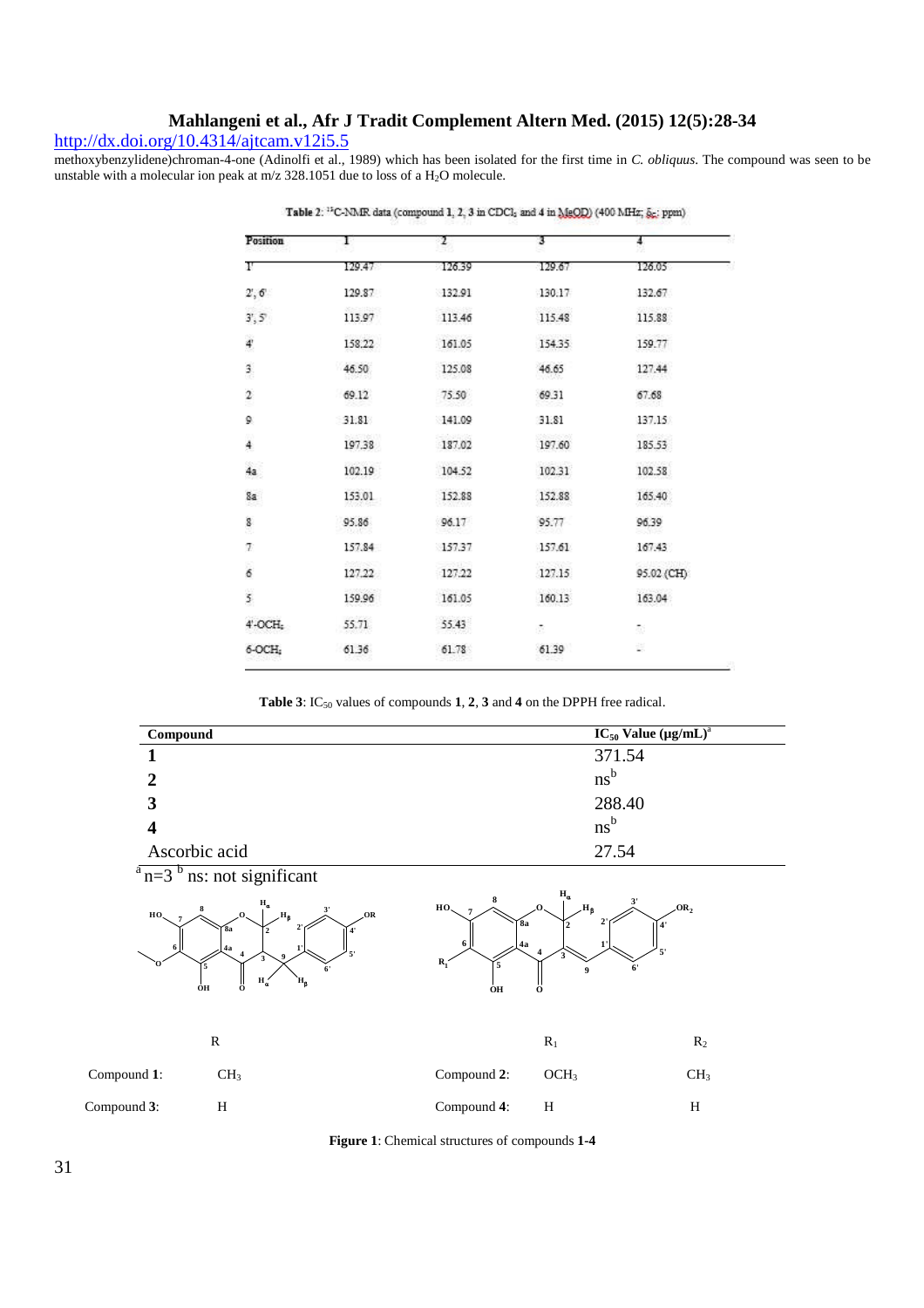http://dx.doi.org/10.4314/ajtcam.v12i5.5

The <sup>1</sup>H-NMR and <sup>13</sup>C-NMR spectra of compound **4** showed slight differences to that of compound **2**, in that there were no methoxy resonances. The <sup>1</sup>H-NMR spectrum showed a resonance at  $\delta_H$  5.84 (H-6, *J* = 1.76 Hz) that showed weak meta-coupling to the resonance at  $\delta_H$  5.91 (H-8, *J* = 2.20 Hz) in the COSY spectrum. The proton at C-6 in compound **4** replaced the methoxy group at C-6 in compound **2**. The methoxy group at C-4' in compound 2 was replaced by a hydroxy group at C-4' in compound 4 which was attached to the quaternary carbon resonance at  $\delta_C$  159.77 as confirmed by HMBC correlations. The data obtained for compound **4** compared well with literature values therefore it was identified as 5,7 dihydroxy-3-(4ꞌ-hydroxybenzylidene)chroman-4-one (Adinolfi et al., 1989) isolated for the first time in *C. obliquus*. The compound was seen to be unstable with a molecular ion peak at  $m/z$  284.0830 due to loss of  $H<sub>2</sub>O$  plus an extra proton.

The <sup>1</sup>H-NMR spectrum for compound **5** (Fig. 2) showed resonances at  $\delta_H$  0.69 (H-18),  $\delta_H$  0.92 (H-35),  $\delta_H$  0.98 (H-31/32),  $\delta_H$  0.99 (H-19),  $\delta_H$  1.21 (H-28/29/33) and  $\delta_H$  1.91 (H-21) which were all singlets. The protons resonating at  $\delta_H$  0.69,  $\delta_H$  0.92,  $\delta_H$  1.21 and  $\delta_H$  0.99 were seen to be attached to unsaturated carbons. The resonances at  $\delta_H$  0.98 (H-31/32) and  $\delta_H$  1.21 (H-28/29/33) integrated to six and nine protons, respectively therefore two carbons were resonating at  $\delta_C$  19.56 (C-31/32) and three where resonating at  $\delta_C$  22.60 (C-28/29/33). The HMBC spectrum showed that the proton resonance at  $\delta_H$  0.69 (H-18) correlated to the carbon resonances at  $\delta_C$  31.41 (C-2/15),  $\delta_C$  31.77 (C-1/16),  $\delta_C$  45.21 (C-13),  $\delta_C$  50.59 (C-14) and δ<sub>C</sub> 51.88 (C-17), therefore it was positioned at C-18. The heavily substituted 2-methylheptane side chain was found to be hydroxylated at C-22 and C-27, which led to the shift in the resonance peaks at  $\delta_C$  42.50 (C-23) and  $\delta_C$  52.14 (C-26). The resonances at  $\delta_C$  135.21 (C-8) and  $\delta_C$  135.31 (C-9) confirmed a lanosterol skeleton with a substituted methylheptane side chain.

The <sup>1</sup>H-NMR spectrum showed resonances at  $\delta_H$  3.16 (H-2'),  $\delta_H$  3.18 (H-3'),  $\delta_H$  3.28 (H-4'),  $\delta_H$  3.29 (H-5'),  $\delta_H$  3.69 (H-6'α),  $\delta_H$  3.88 (H-6'β) and  $\delta_H$  4.23 (H-1'). The HSQC spectrum showed that  $\delta_H$  3.69 (1H $\alpha$ , dd,  $J = 5.72$ , 11.97 Hz) and  $\delta_H$  3.88 (1H $\beta$ , dd,  $J = 2.12$ , 11.89 Hz) were attached to the same carbon at  $\delta_C$  62.32 (C-6'). The HSQC spectrum showed that the proton resonances at  $\delta_H$  3.16,  $\delta_H$  3.29 and  $\delta_H$  4.23 correlated to carbon resonances at  $\delta_C$  74.69 (C-2'),  $\delta_C$  77.82 (C-5') and  $\delta_C$  100.07 (C-1'), respectively.

The COSY experiment showed the coupling of protons at  $\delta_H$  3.16 (H-2') with  $\delta_H$  4.23 (H-1') and protons at  $\delta_H$  3.88 (Hβ-6') with  $\delta_H$  3.69 (Hα-6'). This led to the assumption of the presence of a glycosidic linkage at the C-3 position. There was weak coupling of the protons on the glucoside as seen from the weak HMBC correlations further up-field, therefore correlations where minimal. The structural deduction of the entire molecule was found from the different experiments performed. The data for compound **5** was compared to NMR data for β-sitosterol glycoside (Akhtar et al., 2010) and many similarities especially at the glycosidic linkage were found. The melting point of the compound was 245-248 °C which was close to that of βsitosterol glycoside (252-253°C) (Akhtar et al., 2010). This confirms the proposed structure of compound 5 which has molecular formula C<sub>41</sub>H<sub>72</sub>O<sub>9</sub> with a molecular mass of 708.5 g mol<sup>-1</sup>. Compound **5** was therefore identified as 3-β-glucopyranosyl-22,27-dihydroxy-lanosta-8-ene, isolated for the first time in *C. obliquus*.



**Figure 2**: Chemical structure of compound **5**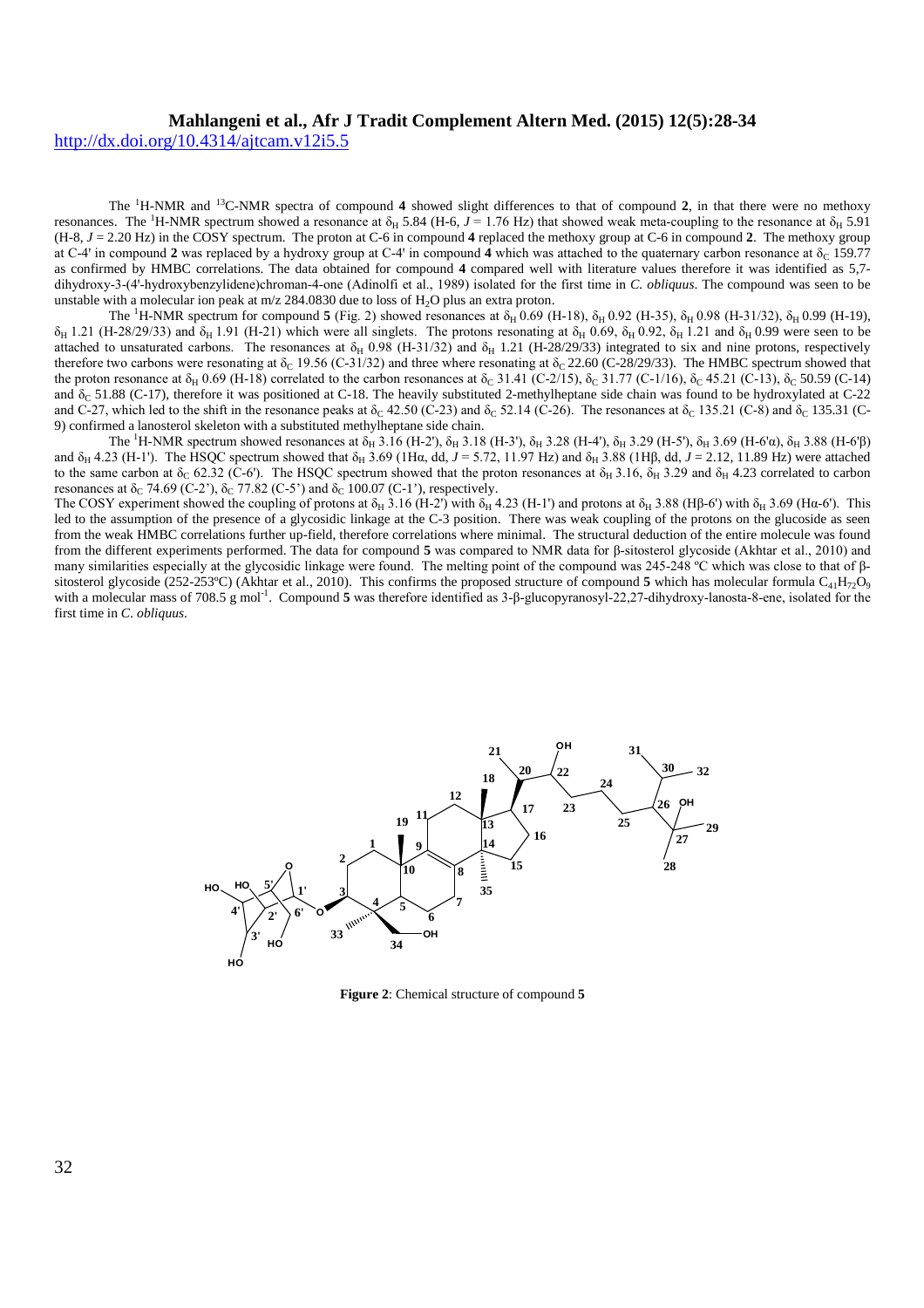**Mahlangeni et al., Afr J Tradit Complement Altern Med. (2015) 12(5):28-34** http://dx.doi.org/10.4314/ajtcam.v12i5.5



**Figure 3:** Comparison of the ferric reducing/ antioxidant power of compounds **1-4**

Compounds **2** and **4** were observed to be inactive when tested for antioxidant activity by the DPPH free radical scavenging assay (Table 3). The  $IC_{50}$  value of the 3-benzylidenechromanones was found to exceed the concentration range; this was also evident in previous studies (Nakamura et al., 2003; Mohamad et al., 2004). However, compounds **1** and **3** were observed to show significant activity compared to the 3 benzylidenechromanones though lower than ascorbic acid (Table 3). Both compounds possess the C<sub>3</sub>-C<sub>9</sub> saturated moiety where the hydrogen may be easily donated to the DPPH radical to form DPPH-H.

The FRAP assay measures the Fe<sup>3+</sup> to Fe<sup>2+</sup> reduction in the presence of an antioxidant (Gupta et al., 2009). High absorbance of the reaction mixture is related to greater reducing power which indicates strong antioxidant activity. A similar trend was also exhibited by the FRAP assay where the activities of compounds were in decreasing order of Compound  $1 > 3 > 2 > 4$  (Fig. 3 and 4).

## **Conclusion**

Four homoisoflavanones namely 5,7-dihydroxy-6-methoxy-3-(4'-methoxybenzyl)chroman-4-one; 5,7-dihydroxy-6-methoxy-3-(4'hydroxybenzyl)chroman-4-one and two 5,7-dihydroxy-6-methoxy-3-(4'-methoxybenzylidene)chroman-4-one; 5,7-dihydroxy-3-(4'hydroxybenzylidene)-chroman-4-one were obtained from *Cyrtanthus obliquus*. An unusual 3-β-glucopyranosyl-22,27-dihydroxy-lanosta-8-ene was also isolated from the bulbs. Thus, this study shows that the plant is not only rich in alkaloids, but also flavonoids, particularly homoisoflavanones. The antioxidant potential of the homoisoflavanones indicate that 3-benzylchromanones have better antioxidant activity than 3 benzylidenechromanones.



**Figure 4:** Ferric reducing/antioxidant power of compounds **1-4** and ascorbic acid standard, as measured by the FRAP assay